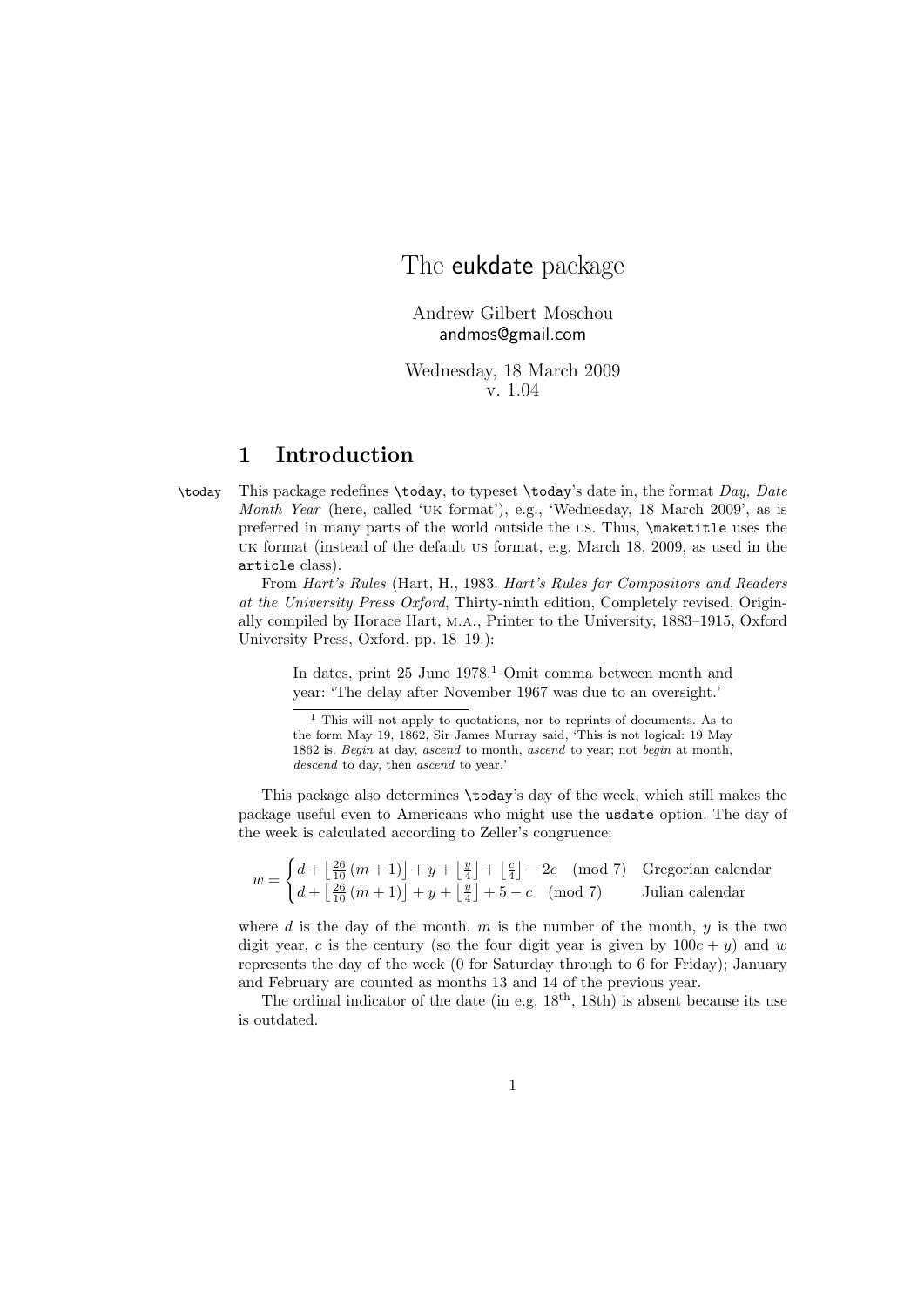### 2 Usage

The package is invoked with \usepackage{eukdate}. This package also defines \weekday \weekday to typeset \today's day of the week and \monthname to typeset the name \monthname of \today's month ('Wednesday' and 'March' when this document was typeset).

#### 2.1 Options

- no-weekday Suppresses the weekday when typesetting \today, for example, '18 March 2009'. \weekday is still defined and can be used in the document.
- ukdate Typesets \today in uk format, 'Wednesday, 18 March 2009'. This option is applied by default, if the usdate option is not specified.
- usdate Typesets \today in us format, 'Wednesday, March 18, 2009'.
- gregorian Calculates the day of the week according to the Gregorian calendar, which is the calendar that is generally used today. This option is applied by default, if the julian option is not specified.
- julian Calculates the day of the week according to the Julian calendar. However, since \today's date is not today's date, as intepreted using the Julian calendar, this option is of limited use and can be safely ignored for every day use.

#### 3 Why a new solution?

It is natural to ask 'Why a new solution to this problem?' because surely, somebody has already dealt with the issue. This is true but other solutions tend to be cumbersome. A similar effect can be achieved with \usepackage[australian]{babel} or \usepackage[english,cleanlook]{isodate}, but these instances do not include the day of the week. The day of the week can be calculated separately with scripts like dow or dayofweek, but neither is automatically integrated into the definition of \today. The datetime package can do this with the \longdate command, but there are minor format issues, which can be fixed only by defining a new format.

This package was created to offer a simple method to set the date using a format according to my preferences in a way that is portable to each system. It supports only a handful of date formats and in no way aims to be comprehensive.

#### 4 eukdate.sty

- 1 \newif\if@euk@noweekday
- 2 \newif\if@euk@usdate
- 3 \newif\if@euk@julian
- 4 \DeclareOption{no-weekday}{\@euk@noweekdaytrue}
- 5 \DeclareOption{ukdate}{\@euk@usdatefalse}
- 6 \DeclareOption{usdate}{\@euk@usdatetrue}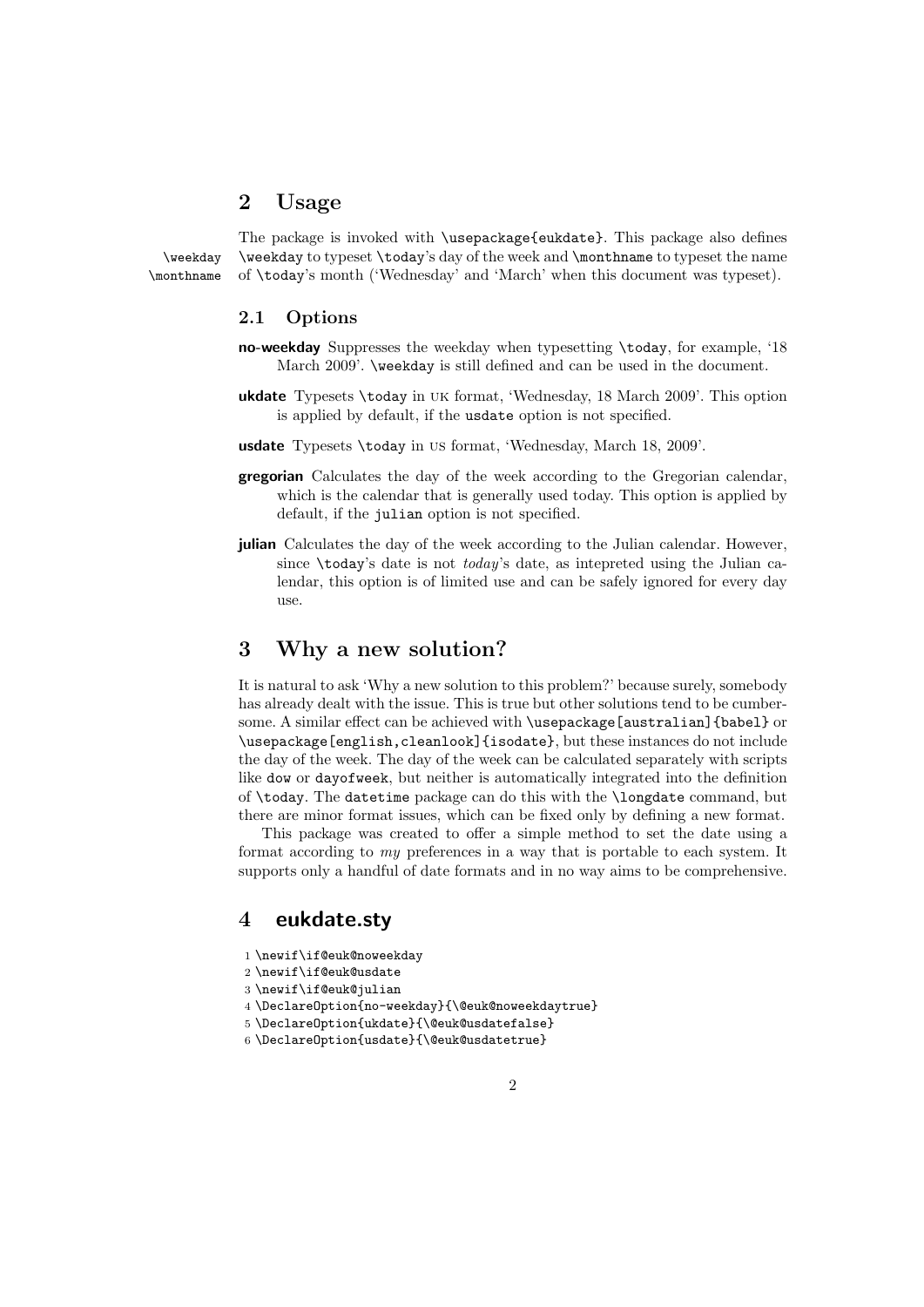```
7 \DeclareOption{gregorian}{\@euk@julianfalse}
```

```
8 \DeclareOption{julian}{\@euk@juliantrue}
```

```
9 \ExecuteOptions{ukdate,gregorian}
```

```
10 \ProcessOptions\relax
```
#### 4.1 Zeller's congruence

Actually, the equivalent congruence:

 $w =$  $\int d + \left\lfloor \frac{26}{10} (m+1) \right\rfloor + y + \left\lfloor \frac{y}{4} \right\rfloor + \left\lfloor \frac{c}{4} \right\rfloor + 5c \pmod{7}$  Gregorian calendar  $d + \left\lfloor \frac{26}{10} (m+1) \right\rfloor + y + \left\lfloor \frac{y}{4} \right\rfloor + 5 + 6c \pmod{7}$  Julian calendar

is used instead of Zeller's, as claimed, to simplify the algorithm for the modulo operation.

```
11 \newcounter{euk@date}
12 \newcounter{euk@month}
13 \newcounter{euk@century}
14 \newcounter{euk@year}
15 \setcounter{euk@date}{\number\day}
16 \setcounter{euk@month}{\number\month}
17 \setcounter{euk@century}{\number\year}
18 \divide\c@euk@century by 100
19 \setcounter{euk@year}{\number\year}
20 \addtocounter{euk@year}{-\theeuk@century00}
21 \ifnum\number\theeuk@month<3
22 \addtocounter{euk@month}{13}
23 \addtocounter{euk@year}{-1}
24 \else
25 \addtocounter{euk@month}{1}
26 \fi
27 \multiply\c@euk@month by 26
28 \divide\c@euk@month by 10
29 \addtocounter{euk@date}{\theeuk@month}
30 \addtocounter{euk@date}{\theeuk@year}
31 \divide\c@euk@year by 4
32 \addtocounter{euk@date}{\theeuk@year}
33 \if@euk@julian
34 \addtocounter{euk@date}{6\theeuk@century}
35 \addtocounter{euk@date}{5}
36 \else
37 \addtocounter{euk@date}{5\theeuk@century}
38 \divide\c@euk@century by 4
39 \addtocounter{euk@date}{\theeuk@century}
40 \setminus fiThe modulo operation.
```
 \loop\ifnum6<\theeuk@date \addtocounter{euk@date}{-7} \repeat